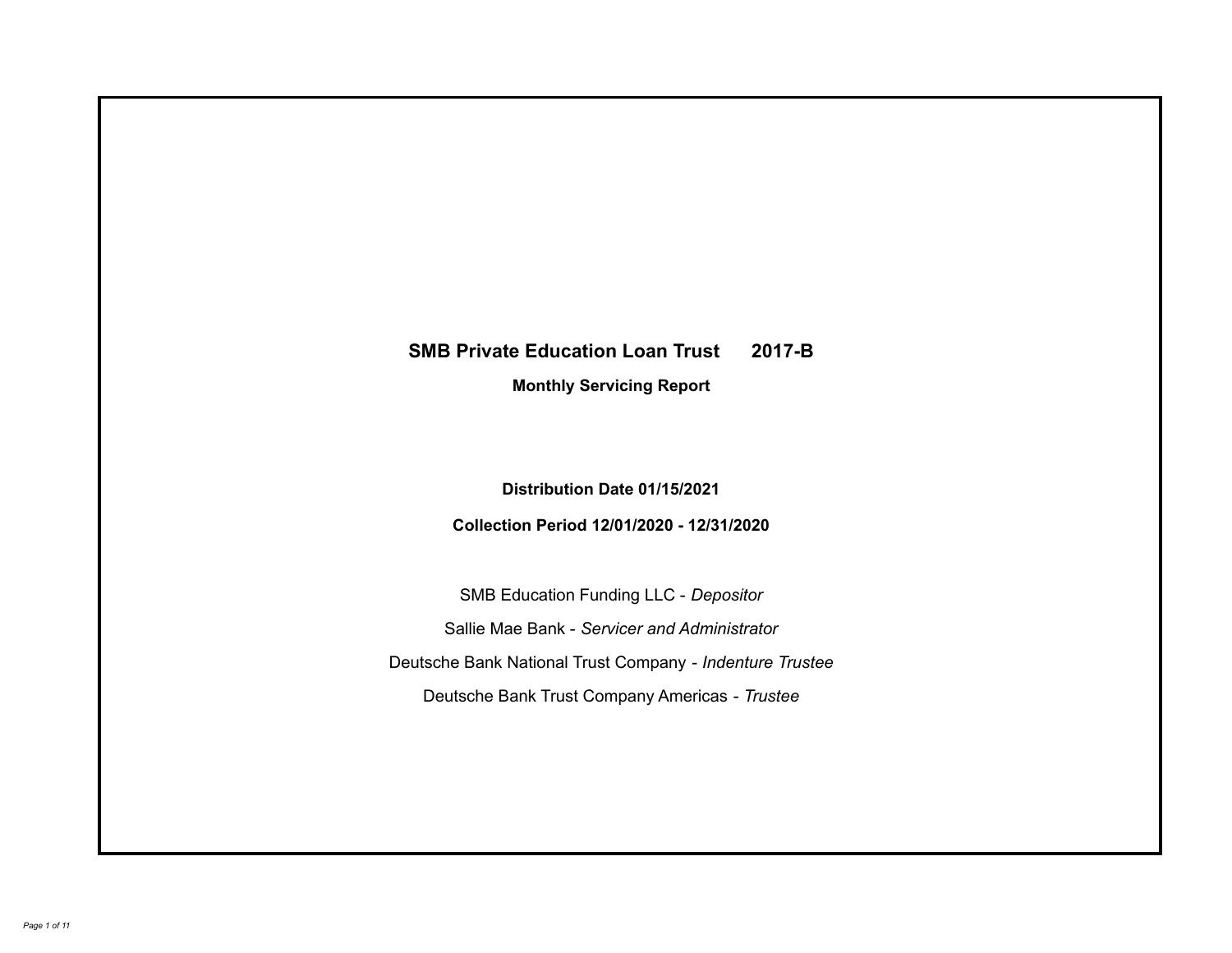| A           | <b>Student Loan Portfolio Characteristics</b>   |                   | <b>Settlement Date</b><br>11/08/2017 | 11/30/2020       | 12/31/2020       |
|-------------|-------------------------------------------------|-------------------|--------------------------------------|------------------|------------------|
|             | <b>Principal Balance</b>                        |                   | \$701,477,893.40                     | \$438,939,795.23 | \$432,527,222.40 |
|             | Interest to be Capitalized Balance              |                   | 46,726,543.99                        | 22,434,227.96    | 20,603,733.04    |
|             | Pool Balance                                    |                   | \$748,204,437.39                     | \$461,374,023.19 | \$453,130,955.44 |
|             | Weighted Average Coupon (WAC)                   |                   | 8.86%                                | 7.95%            | 7.95%            |
|             | Weighted Average Remaining Term                 |                   | 135.09                               | 128.74           | 128.58           |
|             | Number of Loans                                 |                   | 66,252                               | 41,499           | 40,842           |
|             | Number of Borrowers                             |                   | 63,554                               | 39,967           | 39,340           |
|             | Pool Factor                                     |                   |                                      | 0.616641656      | 0.605624523      |
|             | Since Issued Total Constant Prepayment Rate (1) |                   |                                      | 11.37%           | 11.39%           |
| B           | <b>Debt Securities</b>                          | <b>Cusip/Isin</b> | 12/15/2020                           |                  | 01/15/2021       |
|             | A <sub>2</sub> A                                | 83189DAB6         | \$182,884,416.88                     |                  | \$179,018,418.11 |
|             | A2B                                             | 83189DAC4         | \$90,077,399.35                      |                  | \$88,173,250.70  |
|             | В                                               | 83189DAD2         | \$50,000,000.00                      |                  | \$50,000,000.00  |
| $\mathsf C$ | <b>Certificates</b>                             | <b>Cusip/Isin</b> | 12/15/2020                           |                  | 01/15/2021       |
|             | Residual                                        | 83189D100         | \$100,000.00                         |                  | \$100,000.00     |
|             |                                                 |                   |                                      |                  |                  |
| D           | <b>Account Balances</b>                         |                   | 12/15/2020                           |                  | 01/15/2021       |
|             | Reserve Account Balance                         |                   | \$1,891,480.00                       |                  | \$1,891,480.00   |
| E           | <b>Asset / Liability</b>                        |                   | 12/15/2020                           |                  | 01/15/2021       |
|             | Overcollateralization Percentage                |                   | 30.00%                               |                  | 30.00%           |
|             | Specified Overcollateralization Amount          |                   | \$138,412,206.96                     |                  | \$135,939,286.63 |
|             | Actual Overcollateralization Amount             |                   | \$138,412,206.96                     |                  | \$135,939,286.63 |

(1) For additional information, see 'Since Issued CPR Methodology' found on page 11 of this report.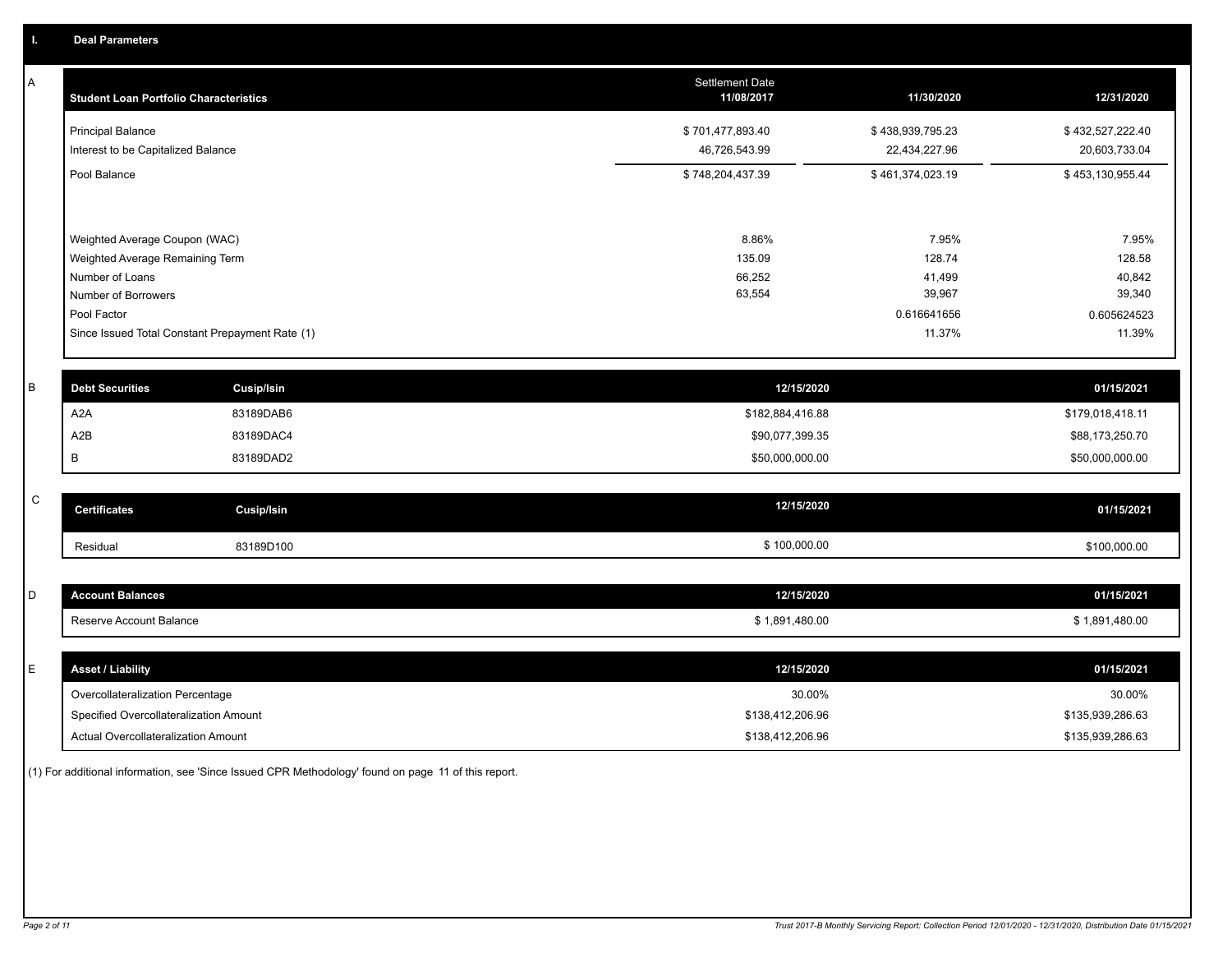# **II. 2017-B Trust Activity 12/01/2020 through 12/31/2020**

| Α | <b>Student Loan Principal Receipts</b>                           |                 |
|---|------------------------------------------------------------------|-----------------|
|   | <b>Borrower Principal</b>                                        | 8,372,327.52    |
|   | <b>Consolidation Activity Principal</b>                          | 0.00            |
|   | Seller Principal Reimbursement                                   | 0.00            |
|   | Servicer Principal Reimbursement                                 | 0.00            |
|   | Delinquent Principal Purchases by Servicer                       | 0.00            |
|   | <b>Other Principal Deposits</b>                                  | 119,190.85      |
|   | <b>Total Principal Receipts</b>                                  | \$8,491,518.37  |
| В | <b>Student Loan Interest Receipts</b>                            |                 |
|   | <b>Borrower Interest</b>                                         | 2,169,800.60    |
|   | <b>Consolidation Activity Interest</b>                           | 0.00            |
|   | Seller Interest Reimbursement                                    | 0.00            |
|   | Servicer Interest Reimbursement                                  | 0.00            |
|   | Delinquent Interest Purchases by Servicer                        | 0.00            |
|   | Other Interest Deposits                                          | 1,704.41        |
|   | <b>Total Interest Receipts</b>                                   | \$2,171,505.01  |
| C | <b>Recoveries on Realized Losses</b>                             | \$100,345.23    |
| D | <b>Investment Income</b>                                         | \$279.87        |
| Е | <b>Funds Borrowed from Next Collection Period</b>                | \$0.00          |
| F | <b>Funds Repaid from Prior Collection Period</b>                 | \$0.00          |
| G | Loan Sale or Purchase Proceeds                                   | \$0.00          |
| н | Initial Deposits to Distribution Account                         | \$0.00          |
|   | <b>Excess Transferred from Other Accounts</b>                    | \$0.00          |
| J | <b>Borrower Benefit Reimbursements</b>                           | \$0.00          |
| κ | <b>Other Deposits</b>                                            | \$0.00          |
| L | <b>Other Fees Collected</b>                                      | \$0.00          |
| М | <b>AVAILABLE FUNDS</b>                                           | \$10,763,648.48 |
| N | Non-Cash Principal Activity During Collection Period             | \$2,078,945.54  |
| O | Aggregate Purchased Amounts by the Depositor, Servicer or Seller | \$120,895.26    |
| P | Aggregate Loan Substitutions                                     | \$0.00          |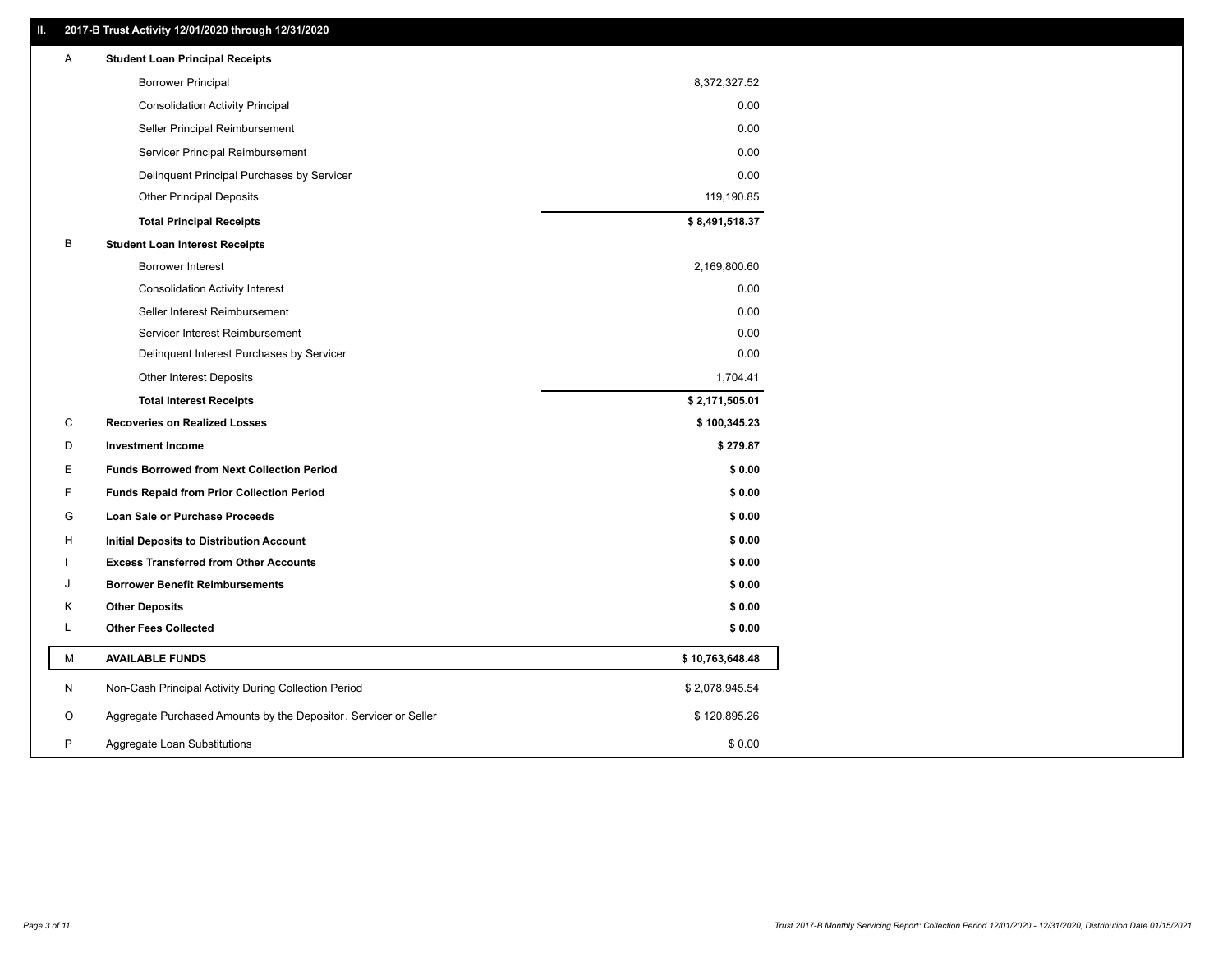|                   |                       |                          |            |                                                           | <b>Loans by Repayment Status</b> |                            |                   |         |                                                                  |                |                            |
|-------------------|-----------------------|--------------------------|------------|-----------------------------------------------------------|----------------------------------|----------------------------|-------------------|---------|------------------------------------------------------------------|----------------|----------------------------|
|                   |                       |                          | 12/31/2020 |                                                           |                                  |                            | 11/30/2020        |         |                                                                  |                |                            |
|                   |                       | <b>Wtd Avg</b><br>Coupon | # Loans    | Principal and<br><b>Interest Accrued</b><br>to Capitalize | % of Principal                   | % of Loans in<br>Repay (1) | Wtd Avg<br>Coupon | # Loans | <b>Principal and</b><br><b>Interest Accrued</b><br>to Capitalize | % of Principal | % of Loans in<br>Repay (1) |
| INTERIM:          | IN SCHOOL             | 8.99%                    | 2,122      | \$31,218,038.84                                           | 6.889%                           | $-$ %                      | 8.97%             | 2,264   | \$33,016,874.12                                                  | 7.156%         | $-$ %                      |
|                   | <b>GRACE</b>          | 8.95%                    | 396        | \$5,799,982.27                                            | 1.280%                           | $-$ %                      | 9.13%             | 566     | \$8,980,764.01                                                   | 1.947%         | $-$ %                      |
|                   | <b>DEFERMENT</b>      | 8.65%                    | 2,920      | \$37,112,605.57                                           | 8.190%                           | $-$ %                      | 8.62%             | 2,987   | \$37,756,523.98                                                  | 8.183%         | $-$ %                      |
| <b>REPAYMENT:</b> | <b>CURRENT</b>        | 7.73%                    | 33,202     | \$348,039,231.92                                          | 76.808%                          | 91.831%                    | 7.72%             | 33,459  | \$350,769,078.88                                                 | 76.027%        | 91.916%                    |
|                   | 31-60 DAYS DELINQUENT | 8.14%                    | 480        | \$6,859,932.87                                            | 1.514%                           | 1.810%                     | 8.32%             | 516     | \$7,329,259.19                                                   | 1.589%         | 1.921%                     |
|                   | 61-90 DAYS DELINQUENT | 8.19%                    | 248        | \$3,464,324.90                                            | 0.765%                           | 0.914%                     | 7.84%             | 252     | \$3,560,528.98                                                   | 0.772%         | 0.933%                     |
|                   | > 90 DAYS DELINQUENT  | 8.68%                    | 159        | \$2,337,906.81                                            | 0.516%                           | 0.617%                     | 8.61%             | 177     | \$2,490,033.31                                                   | 0.540%         | 0.652%                     |
|                   | <b>FORBEARANCE</b>    | 8.24%                    | 1,315      | \$18,298,932.26                                           | 4.038%                           | 4.828%                     | 8.16%             | 1,278   | \$17,470,960.72                                                  | 3.787%         | 4.578%                     |
| <b>TOTAL</b>      |                       |                          | 40,842     | \$453,130,955.44                                          | 100.00%                          | 100.00%                    |                   | 41,499  | \$461,374,023.19                                                 | 100.00%        | 100.00%                    |

Percentages may not total 100% due to rounding \*

1 Loans classified in "Repayment" include any loan for which interim interest only, \$25 fixed payments or full principal and interest payments are due.

|                                |                                                                                                                                                                              |                          |            |                                                                  | <b>Loans by Borrower Status</b> |                                |                          |         |                                                                  |                |                                |
|--------------------------------|------------------------------------------------------------------------------------------------------------------------------------------------------------------------------|--------------------------|------------|------------------------------------------------------------------|---------------------------------|--------------------------------|--------------------------|---------|------------------------------------------------------------------|----------------|--------------------------------|
|                                |                                                                                                                                                                              |                          | 12/31/2020 |                                                                  |                                 | 11/30/2020                     |                          |         |                                                                  |                |                                |
|                                |                                                                                                                                                                              | <b>Wtd Avg</b><br>Coupon | # Loans    | <b>Principal and</b><br><b>Interest Accrued</b><br>to Capitalize | % of Principal                  | % of Loans in<br>P&I Repay (2) | <b>Wtd Avg</b><br>Coupon | # Loans | <b>Principal and</b><br><b>Interest Accrued</b><br>to Capitalize | % of Principal | % of Loans in<br>P&I Repay (2) |
| <b>INTERIM:</b>                | IN SCHOOL                                                                                                                                                                    | 8.54%                    | 4,009      | \$57,342,603.77                                                  | 12.655%                         | $-$ %                          | 8.55%                    | 4,276   | \$60,587,654.71                                                  | 13.132%        | $-$ %                          |
|                                | GRACE                                                                                                                                                                        | 8.70%                    | 749        | \$10,711,986.30                                                  | 2.364%                          | $-$ %                          | 8.66%                    | 1,114   | \$16,979,963.29                                                  | 3.680%         | $-$ %                          |
|                                | <b>DEFERMENT</b>                                                                                                                                                             | 8.32%                    | 5,219      | \$63,684,787.01                                                  | 14.054%                         | $-$ %                          | 8.32%                    | 5,349   | \$64,870,972.33                                                  | 14.060%        | $-$ %                          |
| P&I REPAYMENT:                 | <b>CURRENT</b>                                                                                                                                                               | 7.69%                    | 28,702     | \$290,931,459.09                                                 | 64.205%                         | 90.522%                        | 7.67%                    | 28,576  | \$288,628,190.25                                                 | 62.558%        | 90.497%                        |
|                                | 31-60 DAYS DELINQUENT                                                                                                                                                        | 8.08%                    | 452        | \$6,487,162.49                                                   | 1.432%                          | 2.018%                         | 8.30%                    | 490     | \$7,025,799.62                                                   | 1.523%         | 2.203%                         |
|                                | 61-90 DAYS DELINQUENT                                                                                                                                                        | 8.17%                    | 241        | \$3,375,551.14                                                   | 0.745%                          | 1.050%                         | 7.78%                    | 240     | \$3,340,448.96                                                   | 0.724%         | 1.047%                         |
|                                | > 90 DAYS DELINQUENT                                                                                                                                                         | 8.69%                    | 155        | \$2,298,473.38                                                   | 0.507%                          | 0.715%                         | 8.62%                    | 176     | \$2,470,033.31                                                   | 0.535%         | 0.774%                         |
|                                | FORBEARANCE                                                                                                                                                                  | 8.24%                    | 1,315      | \$18,298,932.26                                                  | 4.038%                          | 5.694%                         | 8.16%                    | 1,278   | \$17,470,960.72                                                  | 3.787%         | 5.478%                         |
| <b>TOTAL</b><br>$\overline{2}$ | Percentages may not total 100% due to rounding<br>Loans classified in "P&I Repayment" includes only those loans for which scheduled principal and interest payments are due. |                          | 40,842     | \$453,130,955.44                                                 | 100.00%                         | 100.00%                        |                          | 41,499  | \$461,374,023.19                                                 | 100.00%        | 100.00%                        |

To conform with company standard reporting these sections now include Princial and Interest Accrued to Capitalize .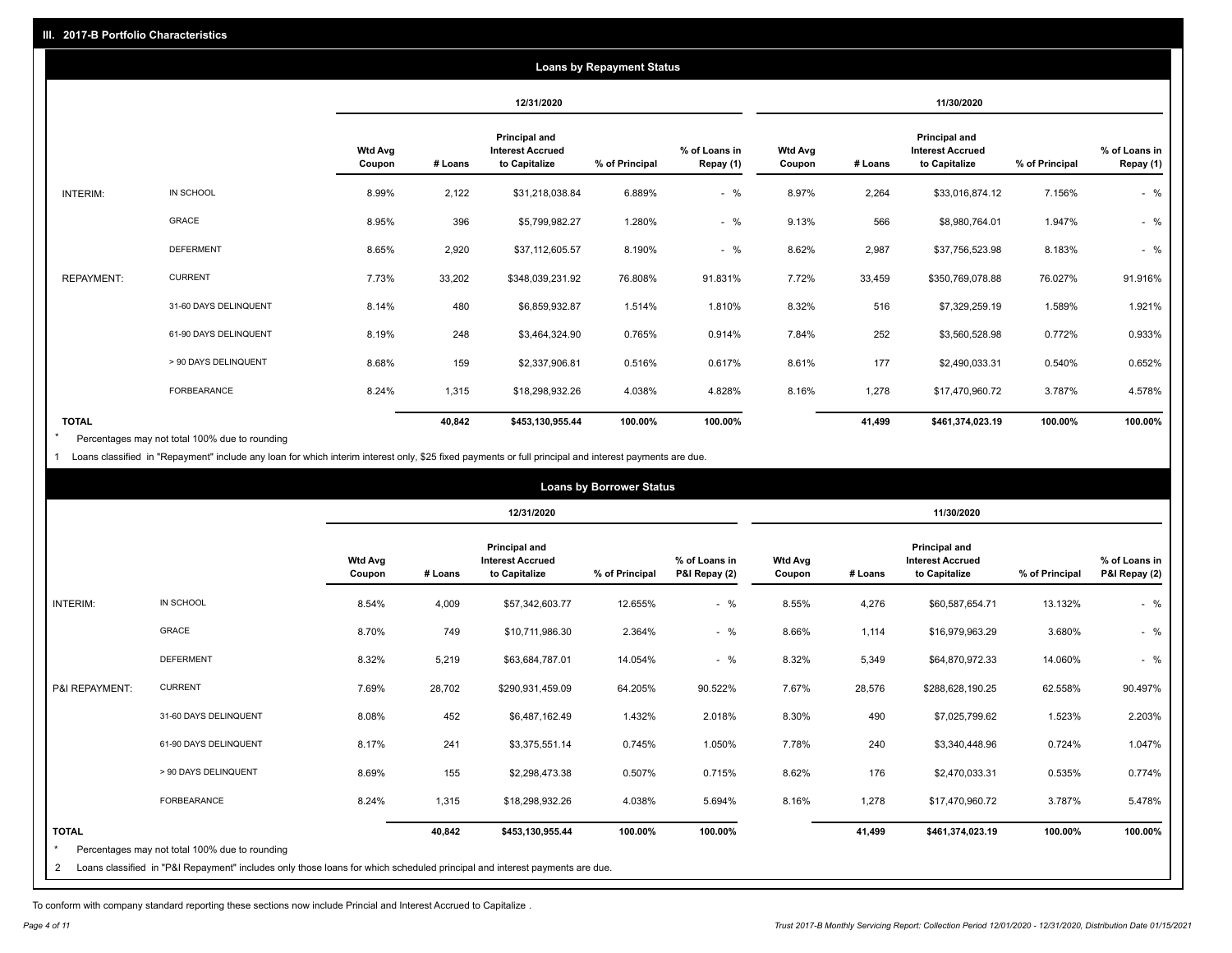|                                                                                                  | 12/31/2020       | 11/30/2020       |  |
|--------------------------------------------------------------------------------------------------|------------------|------------------|--|
| Pool Balance                                                                                     | \$453,130,955.44 | \$461,374,023.19 |  |
| Total # Loans                                                                                    | 40,842           | 41,499           |  |
| Total # Borrowers                                                                                | 39,340           | 39,967           |  |
| Weighted Average Coupon                                                                          | 7.95%            | 7.95%            |  |
| Weighted Average Remaining Term                                                                  | 128.58           | 128.74           |  |
| Percent of Pool - Cosigned                                                                       | 92.7%            | 92.7%            |  |
| Percent of Pool - Non Cosigned                                                                   | 7.3%             | 7.3%             |  |
| Borrower Interest Accrued for Period                                                             | \$2,906,365.74   | \$2,844,218.41   |  |
| Outstanding Borrower Interest Accrued                                                            | \$24,548,789.86  | \$26,380,778.10  |  |
| Gross Principal Realized Loss - Periodic *                                                       | \$446,051.69     | \$973,091.78     |  |
| Gross Principal Realized Loss - Cumulative *                                                     | \$17,370,165.06  | \$16,924,113.37  |  |
| Recoveries on Realized Losses - Periodic                                                         | \$100,345.23     | \$73,960.05      |  |
| Recoveries on Realized Losses - Cumulative                                                       | \$2,055,777.37   | \$1,955,432.14   |  |
| Net Losses - Periodic                                                                            | \$345,706.46     | \$899,131.73     |  |
| Net Losses - Cumulative                                                                          | \$15,314,387.69  | \$14,968,681.23  |  |
| Non-Cash Principal Activity - Capitalized Interest                                               | \$2,526,839.19   | \$4,058,934.23   |  |
| Since Issued Total Constant Prepayment Rate (CPR) (1)                                            | 11.39%           | 11.37%           |  |
| <b>Loan Substitutions</b>                                                                        | \$0.00           | \$0.00           |  |
| <b>Cumulative Loan Substitutions</b>                                                             | \$0.00           | \$0.00           |  |
| <b>Unpaid Servicing Fees</b>                                                                     | \$0.00           | \$0.00           |  |
| <b>Unpaid Administration Fees</b>                                                                | \$0.00           | \$0.00           |  |
| <b>Unpaid Carryover Servicing Fees</b>                                                           | \$0.00           | \$0.00           |  |
| Note Interest Shortfall                                                                          | \$0.00           | \$0.00           |  |
| Loans in Modification                                                                            | \$30,063,531.97  | \$29,904,883.30  |  |
| % of Loans in Modification as a % of Loans in Repayment (P&I)                                    | 9.92%            | 9.92%            |  |
|                                                                                                  |                  |                  |  |
| % Annualized Gross Principal Realized Loss - Periodic as a %<br>of Loans in Repayment (P&I) * 12 | 1.77%            | 3.87%            |  |
| % Gross Principal Realized Loss - Cumulative as a % of<br>Original Pool Balance                  | 2.32%            | 2.26%            |  |

\* In accordance with the Servicer's current policies and procedures, after September 1, 2017 loans subject to bankruptcy claims generally will not be reported as a charged- off unless and until they are delinquent for 120

(1) For additional information, see 'Since Issued CPR Methodology' found on page 11 of this report.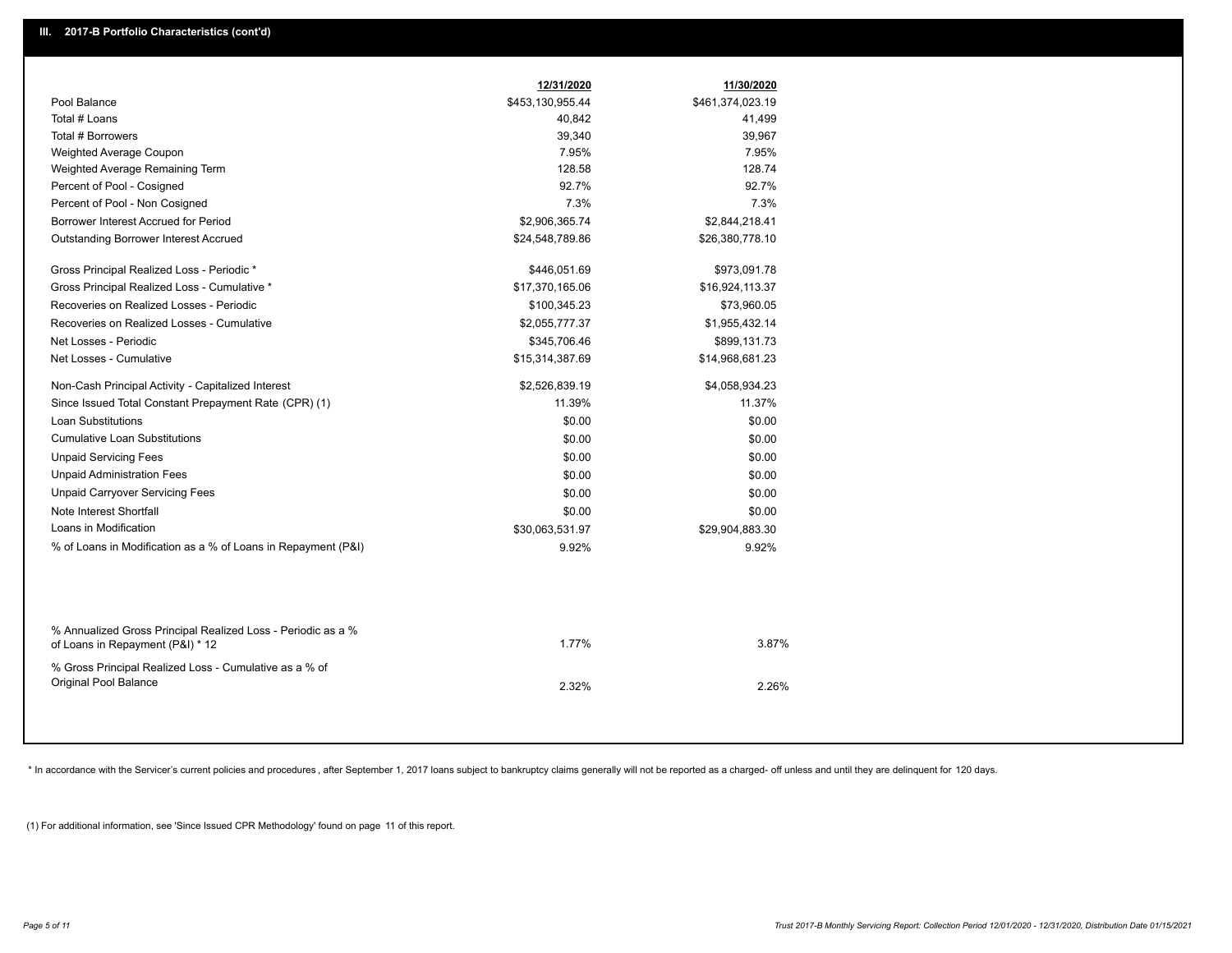#### **Loan Program**  A

|                                    | Weighted<br><b>Average Coupon</b> | # LOANS | <b>\$ AMOUNT</b> | $%$ *    |
|------------------------------------|-----------------------------------|---------|------------------|----------|
| - Smart Option Interest-Only Loans | 6.94%                             | 9,194   | \$74,034,228.24  | 16.338%  |
| - Smart Option Fixed Pay Loans     | 7.94%                             | 9,988   | \$135,480,982.67 | 29.899%  |
| - Smart Option Deferred Loans      | 8.26%                             | 21.660  | \$243,615,744.53 | 53.763%  |
| - Other Loan Programs              | $0.00\%$                          | 0       | \$0.00           | 0.000%   |
| <b>Total</b>                       | 7.95%                             | 40,842  | \$453,130,955.44 | 100.000% |

\* Percentages may not total 100% due to rounding

B

C

**Index Type**

|                       | Weighted<br><b>Average Coupon</b> | # LOANS  | \$ AMOUNT        | $%$ *    |
|-----------------------|-----------------------------------|----------|------------------|----------|
| - Fixed Rate Loans    | 8.23%                             | 8,973    | \$112,011,235.98 | 24.719%  |
| - LIBOR Indexed Loans | 7.85%                             | 31,869   | \$341,119,719.46 | 75.281%  |
| - Other Index Rates   | $0.00\%$                          | $\Omega$ | \$0.00           | 0.000%   |
| Total                 | 7.95%                             | 40,842   | \$453,130,955.44 | 100.000% |

\* Percentages may not total 100% due to rounding

# **Weighted Average Recent FICO**

| (2)<br>Wtd Avg Recent FICO Band                                                                                                                                                                                                                          | # LOANS | <b>\$ AMOUNT</b> | $%$ *    |
|----------------------------------------------------------------------------------------------------------------------------------------------------------------------------------------------------------------------------------------------------------|---------|------------------|----------|
| $0 - 639$                                                                                                                                                                                                                                                | 2,786   | \$30,800,816.08  | 6.797%   |
| 640 - 669                                                                                                                                                                                                                                                | 2,534   | \$28,021,799.28  | 6.184%   |
| 670 - 699                                                                                                                                                                                                                                                | 4,265   | \$47,764,374.51  | 10.541%  |
| 700 - 739                                                                                                                                                                                                                                                | 8,438   | \$96,059,261.83  | 21.199%  |
| $740 +$                                                                                                                                                                                                                                                  | 22,818  | \$250,475,529.48 | 55.277%  |
| N/A <sup>(1)</sup>                                                                                                                                                                                                                                       |         | \$9,174.26       | 0.002%   |
| <b>Total</b>                                                                                                                                                                                                                                             | 40,842  | \$453,130,955.44 | 100.000% |
|                                                                                                                                                                                                                                                          |         |                  |          |
| * Percentages may not total 100% due to rounding<br>1 Includes trust private education loans where recent FICO is unavailable or obtaining recent FICO is prohibited by law<br>2 Recent FICO is updated in quarterly intervals; unless prohibited by law |         |                  |          |

To conform with company standard reporting these sections now include Princial and Interest Accrued to Capitalize .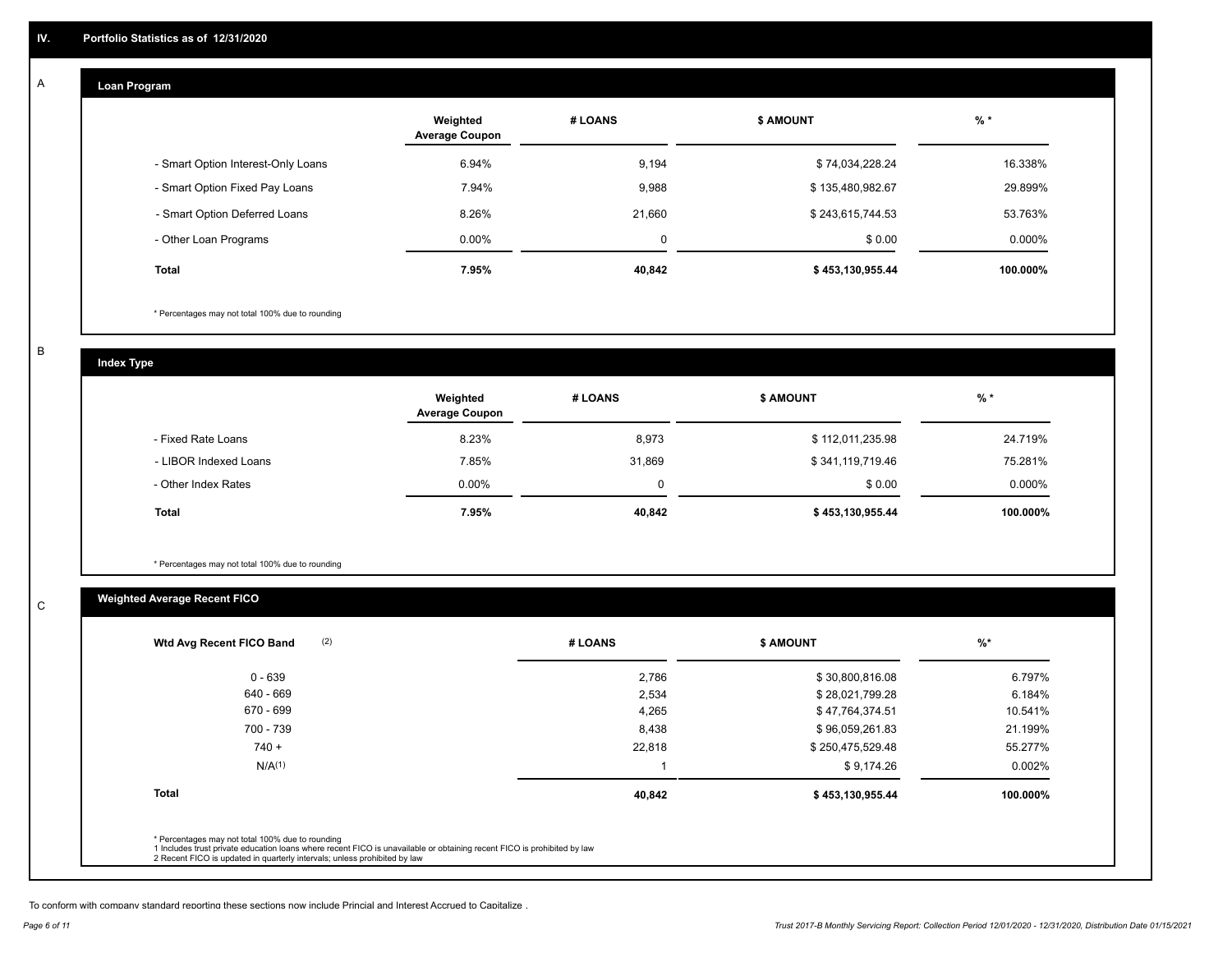| А. | <b>Reserve Account</b>                                                               |                           |  |
|----|--------------------------------------------------------------------------------------|---------------------------|--|
|    | Specified Reserve Account Balance                                                    | \$1,891,480.00            |  |
|    | Actual Reserve Account Balance                                                       | \$1,891,480.00            |  |
| В. | <b>Principal Distribution Amount</b>                                                 |                           |  |
|    | Class A Notes Outstanding<br>i.                                                      | \$272,961,816.23          |  |
|    | Pool Balance<br>ii.                                                                  | \$453,130,955.44          |  |
|    | First Priority Principal Distribution Amount (i - ii)<br>iii.                        | \$0.00                    |  |
|    | Class A and B Notes Outstanding<br>iv.                                               | \$322,961,816.23          |  |
|    | <b>First Priority Principal Distribution Amount</b><br>v.                            | \$0.00                    |  |
|    | Pool Balance<br>vi.                                                                  | \$453,130,955.44          |  |
|    | Specified Overcollateralization Amount<br>VII.                                       | \$135,939,286.63          |  |
|    | Regular Principal Distribution Amount (if (iv > 0, (iv - v) - (vi - vii))<br>viii.   | \$5,770,147.42            |  |
|    | Pool Balance<br>ix.                                                                  | \$453,130,955.44          |  |
|    | 10% of Initial Pool Balance<br>х.                                                    | \$74,820,443.74           |  |
|    | First Priority Principal Distribution Amount<br>xi.                                  | \$0.00                    |  |
|    | Regular Principal Distribution Amount<br>xii.                                        | \$5,770,147.42            |  |
|    | Available Funds (after payment of waterfall items A through I)<br>xiii.              | \$4,046,417.42            |  |
|    | xiv. Additional Principal Distribution Amount (if(vi <= x,min(xiii, vi - xi - xii))) | \$0.00                    |  |
| C. | R-2 Certificate                                                                      |                           |  |
|    | <b>Previous Notional Balance</b>                                                     | \$45,942,940.00           |  |
|    | Shortfall of Principal                                                               | \$0.00                    |  |
|    | Shortfall of Interest<br><b>Current Notional Balance</b>                             | \$0.00<br>\$45,942,940.00 |  |
|    | Excess Distribution Allocated (1)                                                    | \$1,132,572.01            |  |
| D. | R-3 Certificate                                                                      |                           |  |
|    | <b>Previous Notional Balance</b>                                                     | \$20,905,482.63           |  |
|    | Remaining Principal Collections (2)                                                  | \$0.00                    |  |
|    | <b>Current Notional Balance</b>                                                      | \$20,459,430.94           |  |

amount will be zero

2. Payments will be made after the principal balance of each class of notes has been reduced to zero and the pool balance is less than or equal to the principal balance of the R-3 Certificate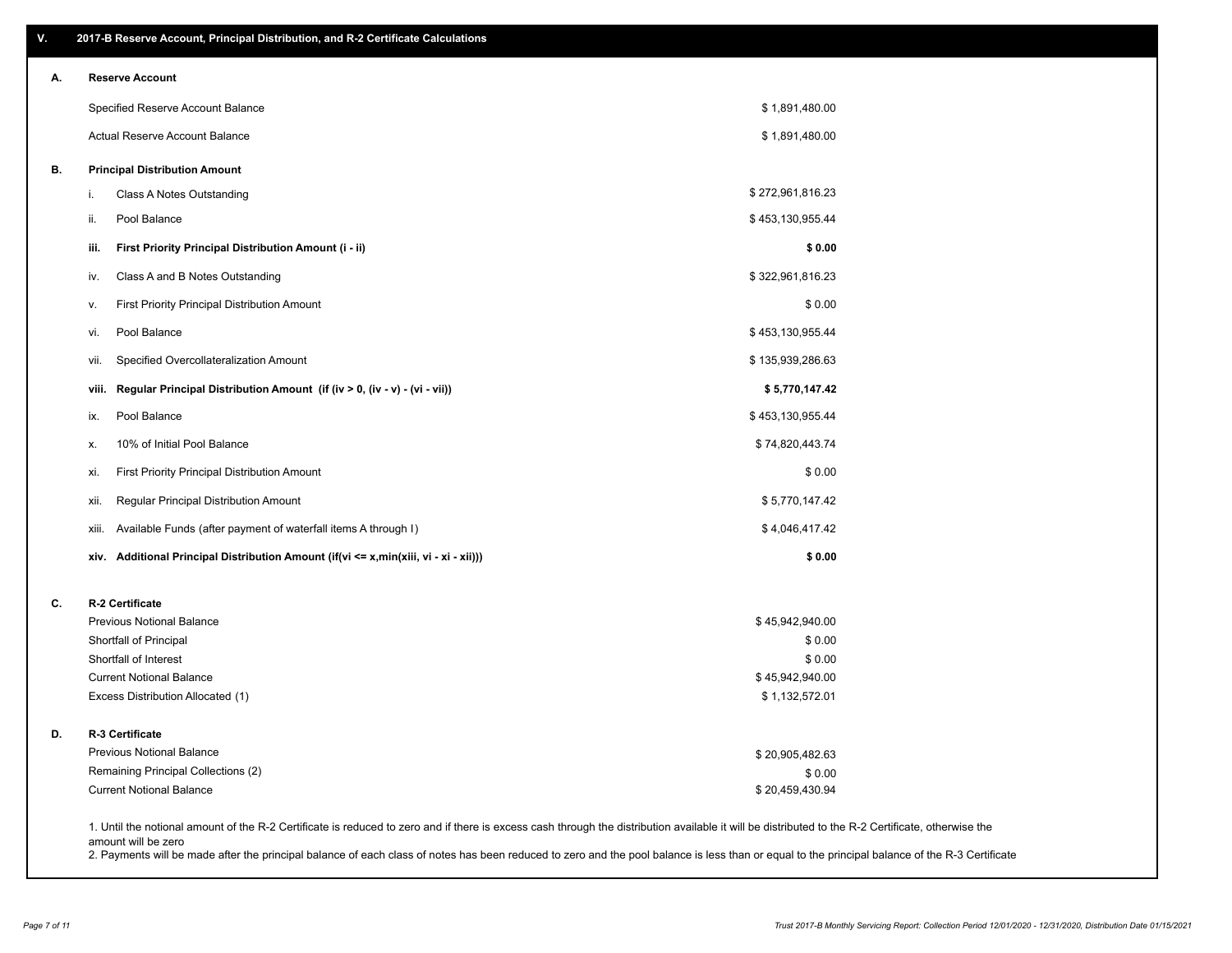|    |                                                         | Paid           | <b>Funds Balance</b> |
|----|---------------------------------------------------------|----------------|----------------------|
|    | <b>Total Available Funds</b>                            |                | \$10,763,648.48      |
| A  | <b>Trustee Fees</b>                                     | \$0.00         | \$10,763,648.48      |
| В  | <b>Servicing Fees</b>                                   | \$292,659.55   | \$10,470,988.93      |
| C  | i. Administration Fees                                  | \$8,333.00     | \$10,462,655.93      |
|    | ii. Unreimbursed Administrator Advances plus any Unpaid | \$0.00         | \$10,462,655.93      |
| D  | Class A Noteholders Interest Distribution Amount        | \$500,257.76   | \$9,962,398.17       |
| Е  | First Priority Principal Payment                        | \$0.00         | \$9,962,398.17       |
| F. | <b>Class B Noteholders Interest Distribution Amount</b> | \$145,833.33   | \$9,816,564.84       |
| G  | <b>Reinstatement Reserve Account</b>                    | \$0.00         | \$9,816,564.84       |
| H  | Regular Principal Distribution                          | \$5,770,147.42 | \$4,046,417.42       |
|    | <b>Carryover Servicing Fees</b>                         | \$0.00         | \$4,046,417.42       |
| J  | Additional Principal Distribution Amount                | \$0.00         | \$4,046,417.42       |
| Κ  | Unpaid Expenses of Trustee                              | \$0.00         | \$4,046,417.42       |
|    | Unpaid Expenses of Administrator                        | \$0.00         | \$4,046,417.42       |
| м  | i. Remaining Funds to the R-1 Certificateholder(s)      | \$2,913,845.41 | \$1,132,572.01       |
|    | ii. Remaining Funds to the R-2 Certificateholder(s)     | \$1,132,572.01 | \$0.00               |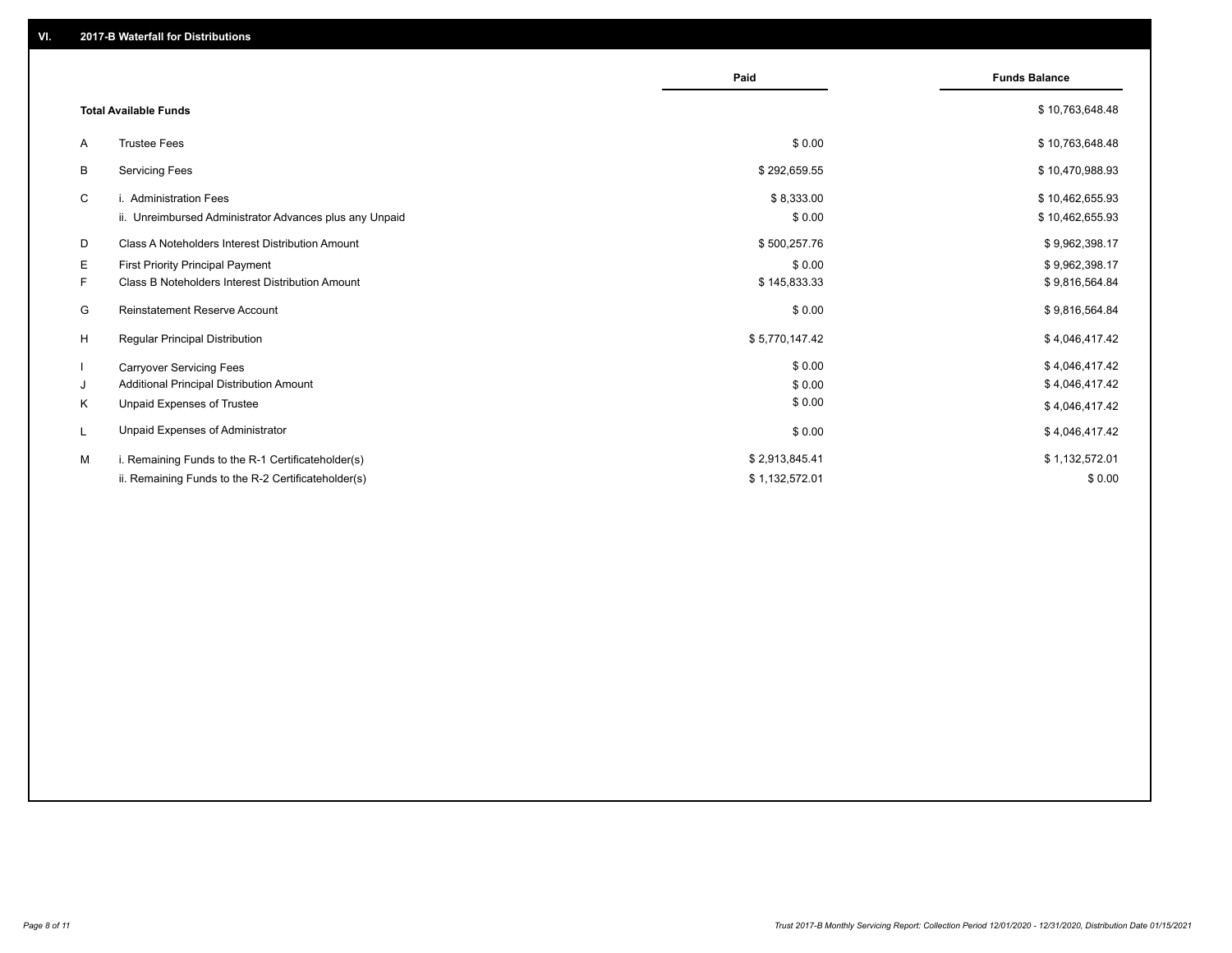| <b>Distribution Amounts</b>                                |                         |                         |                         |
|------------------------------------------------------------|-------------------------|-------------------------|-------------------------|
|                                                            | A <sub>2</sub> A        | A <sub>2</sub> B        | в                       |
| Cusip/Isin                                                 | 83189DAB6               | 83189DAC4               | 83189DAD2               |
| <b>Beginning Balance</b>                                   | \$182,884,416.88        | \$90,077,399.35         | \$50,000,000.00         |
| Index                                                      | <b>FIXED</b>            | <b>LIBOR</b>            | <b>FIXED</b>            |
| Spread/Fixed Rate                                          | 2.82%                   | 0.75%                   | 3.50%                   |
| Record Date (Days Prior to Distribution)                   | 1 NEW YORK BUSINESS DAY | 1 NEW YORK BUSINESS DAY | 1 NEW YORK BUSINESS DAY |
| Accrual Period Begin                                       | 12/15/2020              | 12/15/2020              | 12/15/2020              |
| <b>Accrual Period End</b>                                  | 1/15/2021               | 1/15/2021               | 1/15/2021               |
| Daycount Fraction                                          | 0.08333333              | 0.08611111              | 0.08333333              |
| Interest Rate*                                             | 2.82000%                | 0.90863%                | 3.50000%                |
| <b>Accrued Interest Factor</b>                             | 0.002350000             | 0.000782431             | 0.002916667             |
| <b>Current Interest Due</b>                                | \$429,778.38            | \$70,479.38             | \$145,833.33            |
| Interest Shortfall from Prior Period Plus Accrued Interest | $\frac{1}{2}$           | $\mathcal{S}$ -         | $\mathcal{S}$ -         |
| <b>Total Interest Due</b>                                  | \$429,778.38            | \$70,479.38             | \$145,833.33            |
| <b>Interest Paid</b>                                       | \$429,778.38            | \$70,479.38             | \$145,833.33            |
| <b>Interest Shortfall</b>                                  | $\mathsf{\$}$ -         | $\mathsf{\$}$ -         | $\frac{1}{2}$           |
| <b>Principal Paid</b>                                      | \$3,865,998.77          | \$1,904,148.65          | $\mathcal{S}$ -         |
| <b>Ending Principal Balance</b>                            | \$179,018,418.11        | \$88,173,250.70         | \$50,000,000.00         |
| Paydown Factor                                             | 0.014425369             | 0.014425369             | 0.000000000             |
| <b>Ending Balance Factor</b>                               | 0.667979172             | 0.667979172             | 1.000000000             |

\* Pay rates for Current Distribution. For the interest rates applicable to the next distribution date, please see https://www.salliemae.com/about/investors/data/SMBabrate.txt.

**VII. 2017-B Distributions**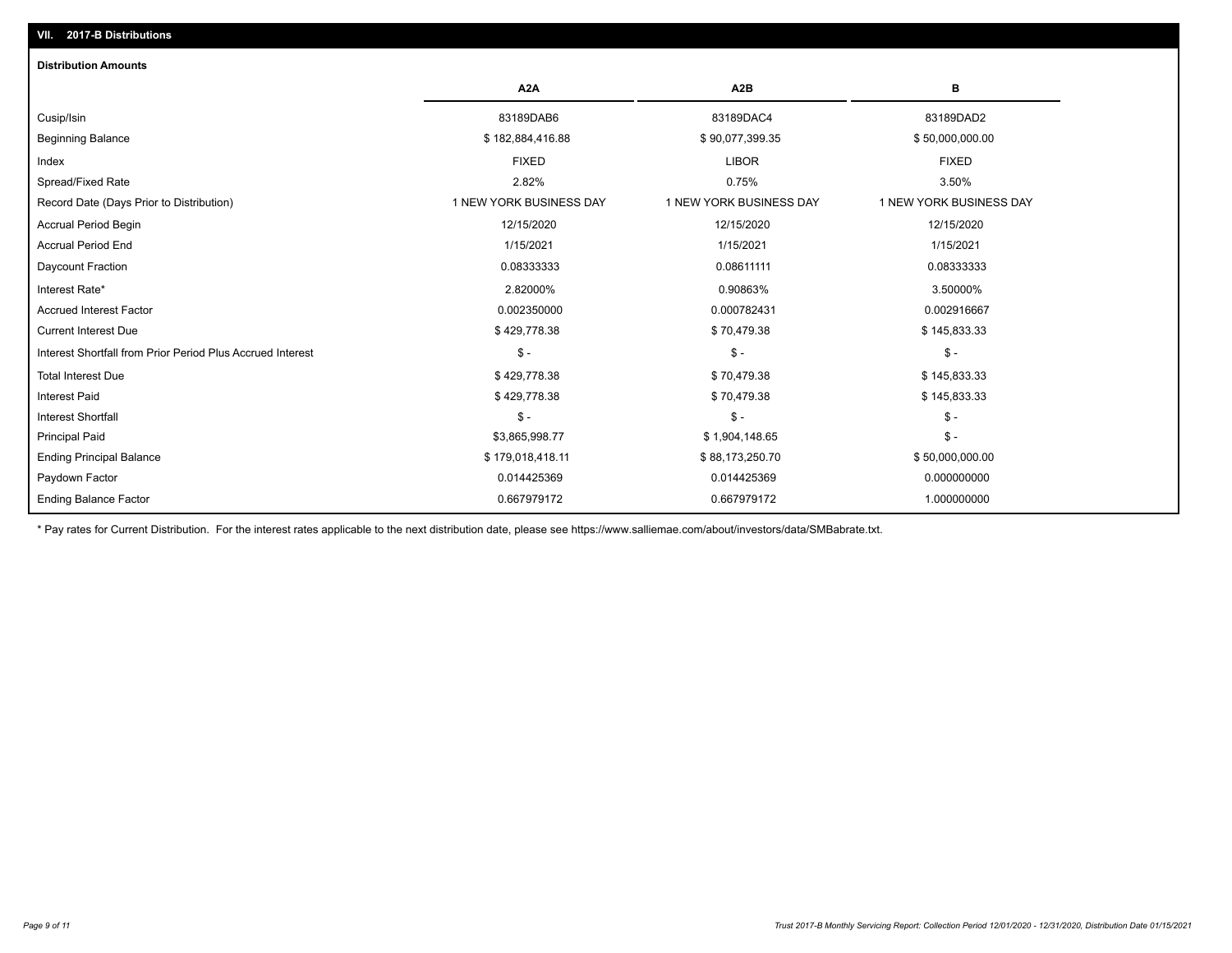## **Since Issued Total CPR**

$$
\text{total CPR} = 1 - \left(\frac{APB}{PPB}\right)^{\left(\frac{12}{MSC}\right)}
$$

APB = Actual period-end Pool Balance PPB = Projected period-end Pool Balance assuming no prepayments and no defaults Pool Balance = Sum(Principal Balance + Interest Accrued to Capitalize Balance) MSC = Months Since Cut-Off

### **Since-Issued Total Constant Prepayment Rate (CPR)**

Since-Issued Total CPR measures prepayments, both voluntary and involuntary, for a trust student loan pool over the life of a transaction. For each trust distribution, the actual month-end pool balance is compared against a month-end pool balance originally projected at issuance assuming no prepayments and defaults. For purposes of Since- Issued Total CPR calculations, projected period end pool balance assumes in-school status loans have up to a six month grace period before moving to repayment, grace status loans remain in grace status until their status end date and then to move to full principal and interest repayment, loans subject to interim interest or fixed payments during their in-school and grace period continue paying interim interest or fixed payments until full principal and interest repayment begins, all other trust loans are in full principal and interest repayment status, and that no trust loan in full principal and interest repayment moves from full principal and interest repayment status to any other status.